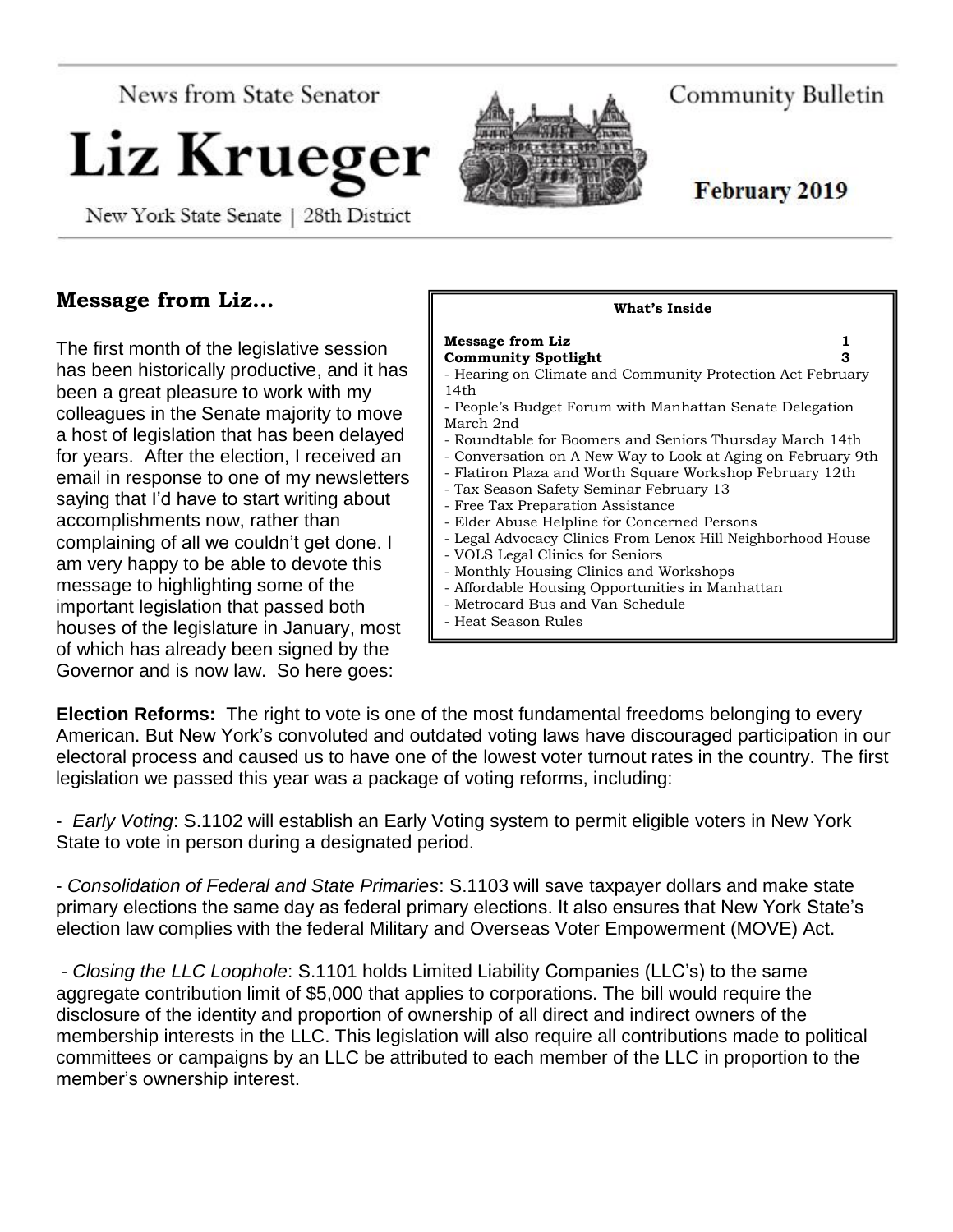- *Same-Day Voter Registration*: S.1048 amends the state Constitution to remove the ten-day advance voter registration requirement, subject to second passage by the next legislature and approval in a statewide referendum.

- *No-Excuse Absentee Voting*: S.1049 will amend the state Constitution to allow for any voter to request to vote by mail without declaring a reason, subject to second passage by the next legislature and approval in a statewide referendum.

- *Voter Registration Transfers*: S.1099 will require the Board of Elections to transfer the registration and enrollment of a voter to wherever they move within New York State.

- *Voter Pre-Registration*: S.1100 will enable 16- and 17-year olds to pre-register to vote and requires local boards of education to adopt policies to promote student voter registration and pre-registration.

**LGBTQ Rights:** The legislature also took action on the first significant legislation expanding LGBT rights since the passage of marriage equality in 2011. We passed S.1047, the *Gender Expression Non-Discrimination Act* (GENDA) that prohibits discrimination based on gender identity or expression and adds transgender New Yorkers to those protected by the state's Hate Crimes Law. The Senate also passed legislation *banning conversion therapy* (S.1046) which prohibits mental health professionals from engaging in sexual orientation change efforts with a patient under the age of 18. I am pleased that New York is once again taking the lead in ensuring that all people are protected by the laws of our state, regardless of who they love or how they identify their gender.

**Reproductive Health:** In the face of the threats to reproductive rights emanating from the Trump administration and the Supreme Court, it was critical that New York take action. On January 22nd, the 46th anniversary of Roe v. Wade, the legislature passed:

- *The Reproductive Health Act*: S.240, which I sponsored, will modernize New York's nearly 50-yearold statutes regarding abortion and ensure that New York State law treats abortion as health care, not a criminal act.

- *The Comprehensive Contraception Coverage Act*: S.659-A will require health insurance companies to include coverage of all FDA-approved contraceptive options, as well as contraceptive counseling, and services.

- *The Boss Bill*: S.660 will ensure that employees or their dependents are able to make their own reproductive health care decisions without incurring adverse employment consequences.

**DREAM Act:** The legislature also passed the DREAM Act (S.1250), which will allow undocumented children, who are already students in New York State, the ability to qualify for state aid for higher education, create a Dream Fund for college scholarship opportunities, and remove barriers that block undocumented families from college saving programs. At this time when immigrants are under attack from the Trump administration, I am gratified that New York is standing up for educational opportunity for all.

**Child Victims Act:** S.2440 reformed New York State's outdated statute of limitations for child sexual abuse. The Child Victims Act will raise the criminal statute of limitations for child sexual abuse crimes by five years and raise the civil statute of limitations for causes of action brought by someone seeking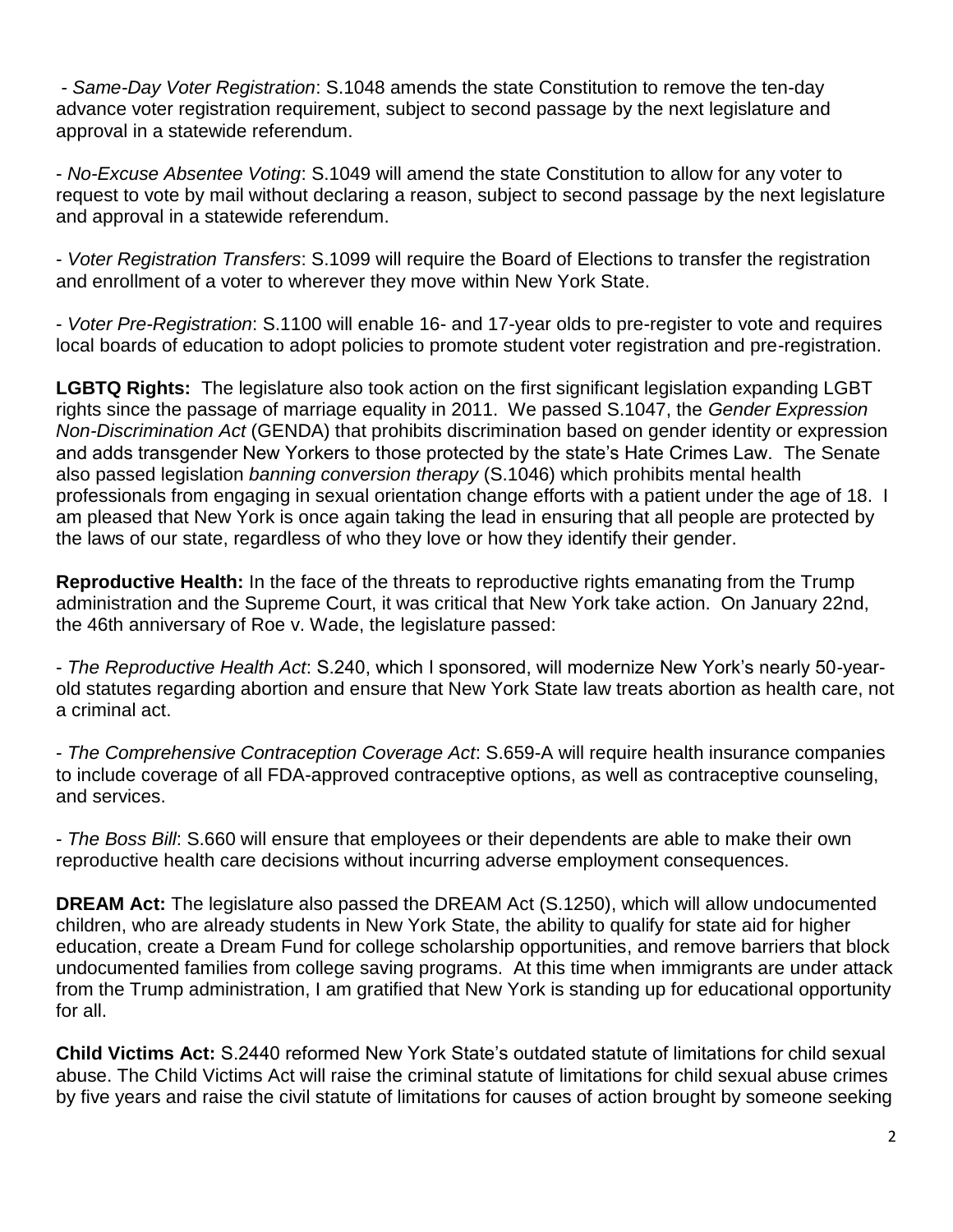redress for physical, psychological or other injury caused by child sexual abuse to age 55. Additionally, this legislation will create a one-year window, starting six months from the effective date of the bill, for past victims of child sexual abuse to initiate lawsuits against their abusers and the public and private institutions that let the abuse happen. It is incomprehensible that until now New York State has failed to allow all victims of child sexual abuse to have their day in court. By passing the Child Victims Act, we are ensuring that New York laws will not stand in the way of the right of victims to seek justice.

**Anti-Gun Violence Legislation:** We have a responsibility to keep New York families safe and secure from gun violence. That means enacting commonsense laws that the vast majority of people, including gun owners, support. After years of inaction, the legislature passed a comprehensive package of commonsense gun bills, including:

- *Extreme Risk Protection Orders:* S.2451 allows law enforcement officials, family and household members, and certain school officials to seek a court order requiring a person likely to harm themselves or others to relinquish any firearms in their possession.

- *Effective Background Check Act*: S.2374 establishes an extension of time up to thirty calendar days for national instant background checks.

- *Bump Stock Ban*: S.2448 prohibits the possession of a device that accelerates the rate of fire of a firearm.

- *Preventing School Districts from Arming Teachers*: S.101A prevents K-12 schools from authorizing anyone other than a security officer, school resource officer, or law enforcement officer to carry a firearm on school grounds.

- *Gun Buy Backs*: S.2449 directs the State Police to devise regulations for gun buyback programs so that all buyback programs across the state are operated consistently with uniform best practices.

- *Out of State Mental Health Records*: S.2438 will require out-of-state applicants for gun permits to allow New York permitting authorities to review out-of-state mental health records.

There remains much to do, but I am pleased that the new Senate Democratic Majority has been moving so aggressively to address issues that were held up for years by the Senate Republicans. I look forward to continuing to advance a progressive agenda as we turn to evaluating the Governor's budget proposal in the weeks ahead.

# **COMMUNITY SPOTLIGHT**

#### **Senate Hearing on Climate and Community Protection Act February 14th:**

The New York State Senate will be holding three hearings across the state on the Climate & Community Protection Act ("CCPA"). Senator Todd Kaminsky, Chair of the Environmental Conservation Committee and sponsor of the legislation, will head these hearings. This comprehensive act intends to tackle the effects of climate change by drastically cutting greenhouse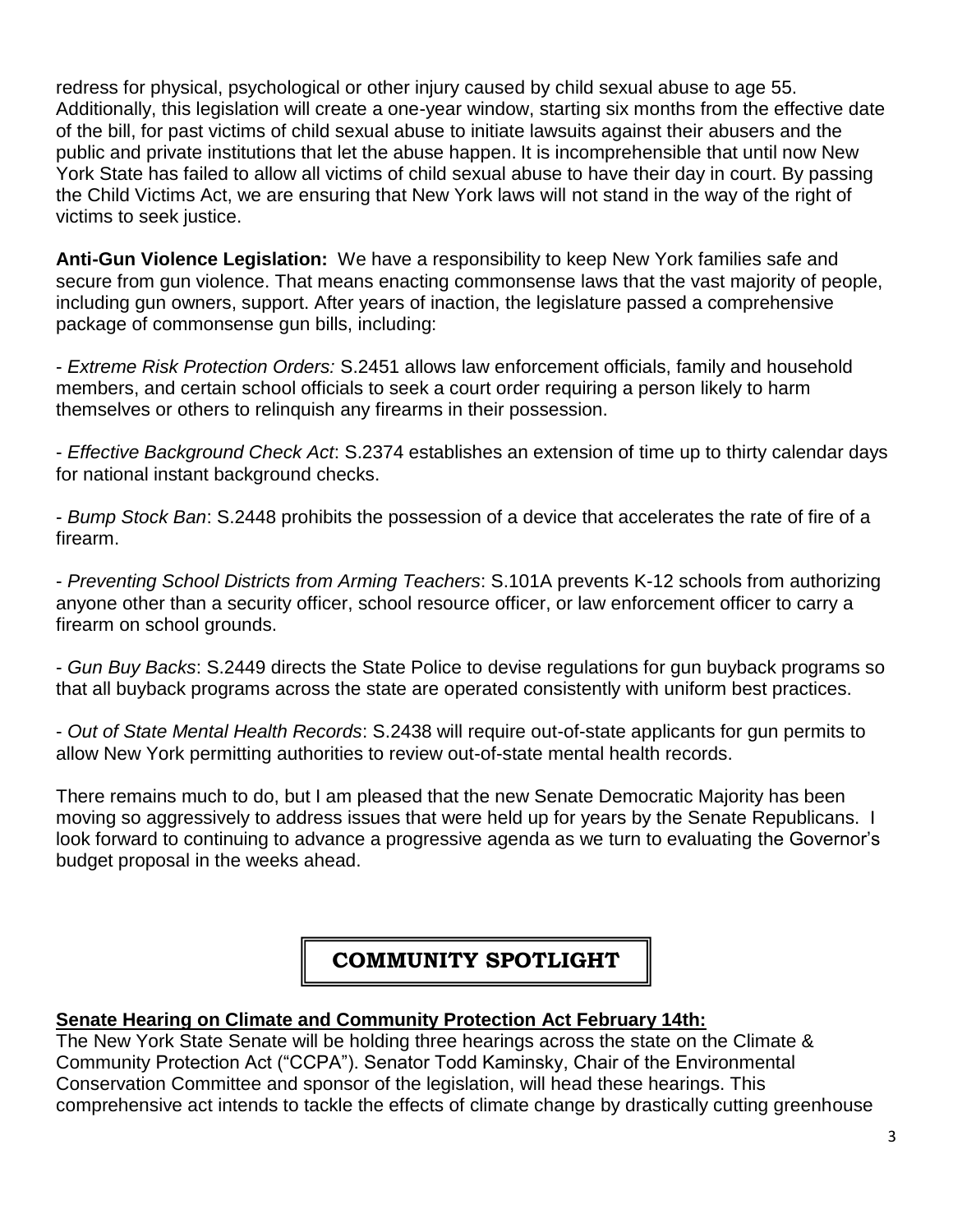gases, diverting the State's energy reliance to renewable sources, and creating green jobs in an effort to promote environmental justice across New York State. The New York City hearing will take place February 14 at 10:30 a.m. at 250 Broadway, 19th Floor. If you would like to testify at the hearing, please RSVP to [encon@nysenate.gov.](mailto:encon@nysenate.gov)

#### **People's Budget Forum with Manhattan Senate Delegation March 2nd:**

On Saturday March 2 from 2:00 to 5:00 p.m. I will join my Senate colleagues from Manhattan at a forum on the State Budget. The Forum is an opportunity to join other community members, advocates, and other interested parties to make your voice heard regarding priorities for the 2019-20 NYS Budget. The forum will take place at Mt. Sinai St. Luke's, Muhlenberg Auditorium, 440 West 114th Street, 4th Floor (4M).

We welcome anyone's opinion as written or oral testimony. Each speaker will have up to three minutes to speak. Time limits will be strictly enforced. If you would like to attend the event and/or testify you can sign up at<http://tinyurl.com/BudgetForum2019> or call 212-490-9535. If you would like to submit testimony in writing, you can email it to budgetforum2019@gmail.com.

#### **Roundtable for Boomers and Seniors Thursday March 14th:**

The Roundtable for Boomers & Seniors provides an opportunity for constituents to come together to explore life issues that are relevant across the age span. At each session, attendees hear from and engage with professionals who are knowledgeable on topics that are of most concern to the growing population of older adults in New York City. Over the course of five sessions, the Roundtable looks at a specific issue from different perspectives each month. This year's series will focus on myths, facts and possibilities. The third roundtable session will take place Thursday, March 14th from 8:30 to 10:30 a.m. at Lenox Hill Neighborhood House, 331 East 70th Street, and the topic will be loneliness. Speakers include Lauren Goldman, Deputy Volunteer Director, Friendly Visiting Program, Lenox Hill Neighborhood House; Lindsay Goldman, Director, Healthy Aging, NY Academy of Medicine; Jacqueline Berman, Director of Research, NYC Department for the Aging; and Manou Pardasani, Associate Professor Fordham Graduate School of Social Work. To RSVP visit <https://tinyurl.com/lonelinessforum> or call (212) 490-9535.

#### **Homeowners and Tenants Enrollment Events:**

The New York City Department of Finance is hosting two events in Manhattan to provide enrollment assistance for homeowners seeking to apply for property tax exemptions and tenants seeking to apply for the rent freeze program.

Property Tax Exemptions Available Include:

- STAR: for homeowners with an annual income of \$500,000 or less
- Enhanced STAR: for seniors 65 and over with annual incomes of \$86,300 or less
- SCHE & DHE: for seniors 65 and over or disabled homeowners with annual incomes of \$58,399 or less
- Veterans: for those who served in the U.S. military during designated periods of conflict, their un-remarried surviving spouses, and Gold Star parents

• Clergy: for active and retired members of the clergy and their un-remarried surviving spouses.

You May Qualify for Rent Freeze if You:

• Are at least 62 years old, or at least 18 years old with a qualifying disability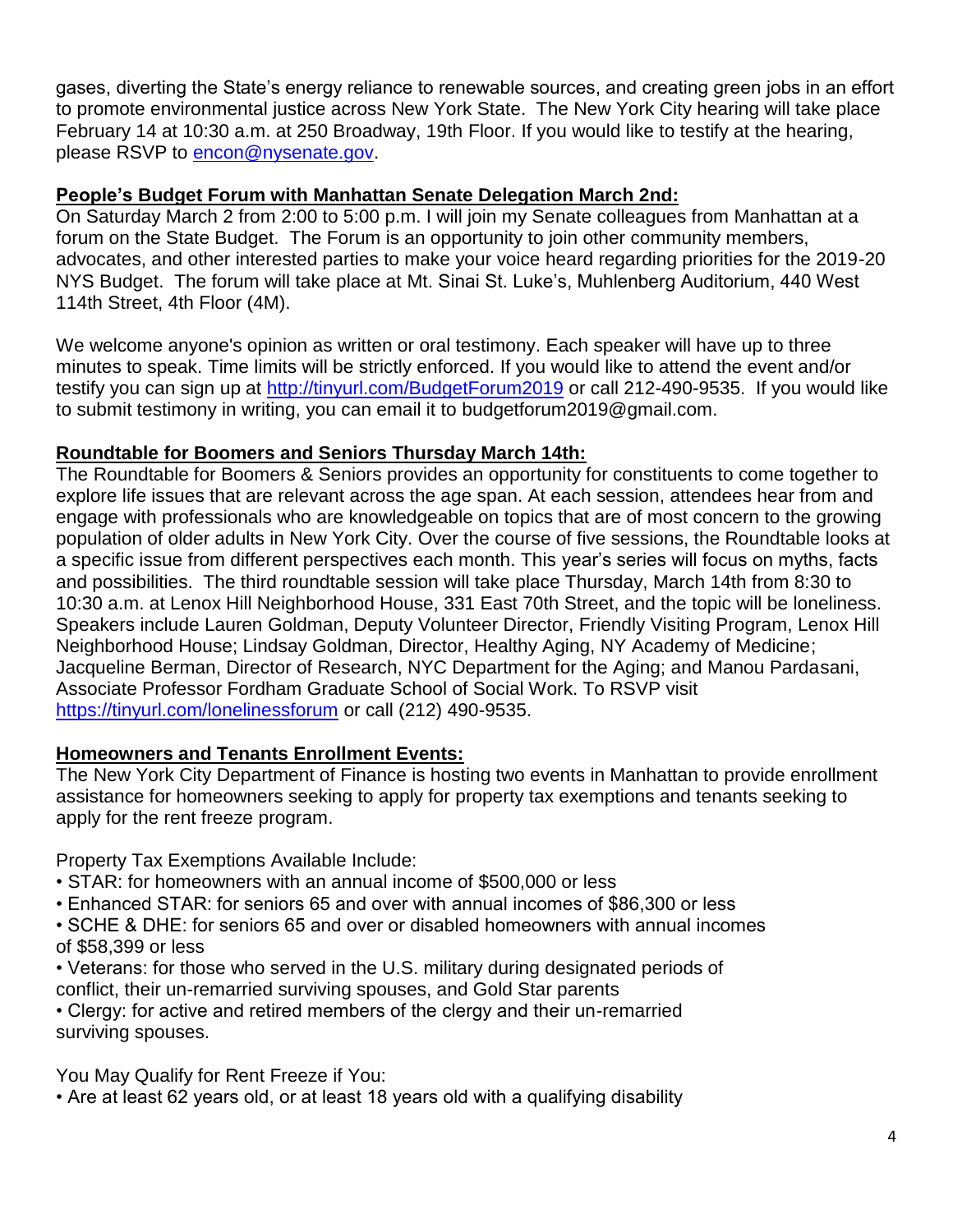- Have a household income of \$50,000 or less
- Live in a rent-regulated apartment (monthly stabilized, rent controlled, or SRO)
- Spend more than 1/3 of your income on rent

Please note that NYCHA residents and SECTION 8 recipients are not eligible for the Rent Freeze program.

The enrollment events are hosted by Manhattan Borough President Gale Brewer and will take place on Wednesday February 6th from 10:00 a.m. to Noon and Wednesday February 13th from 5:00 to 7:00 p.m. 1 Centre Street, North Mezzanine.

For an updated list of ongoing enrollment events please call 311 or visit [www.nyc.gov/rentfreeze](http://www.nyc.gov/rentfreeze) and select the "Outreach Events" link.

#### **Conversation on A New Way to Look at Aging on February 9th:**

On Saturday, February 9th Lenox Hill Neighborhood House is hosting an event entitled "A New Way to Look at Aging: A Conversation with Ashton Applewhite, John Leland and Dr. Ruth Finklestein." Join *This Chair Rocks* author Ashton Applewhite, New York Times writer John Leland and Dr. Ruth Finkelstein for a conversation about attitudes on aging, what it means to grow older and strategies for fighting ageism. The event will take place at Lenox Hill Neighborhood House Auditorium, 331 E. 70th Street. Light refreshments will be served. Doors open at 1:30 p.m. Program begins at 2:00 p.m.

#### **Flatiron Plaza and Worth Square Workshop February 12th:**

On Tuesday, February 12th there will be a Public Workshop on the Flatiron Plaza and Worth Square Capital Design Proposal. The event is sponsored by the NYC Department of Transportation, the NYC Department of Design and Construction, the Flatiron 23rd Street Partnership, and the Madison Square Park Conservancy. At the workshop there will be a review of the design proposal, an opportunity to provide design input, and a discussion of ways to enhance public space and bike connections. The event will take place at Porcelanosa, 202 5th Avenue at 25th Street from 6:00 to 9:00 p.m. For more information, contact Colleen Chattergoon at 212.839.6216 or [cchattergoon@dot.nyc.gov.](mailto:cchattergoon@dot.nyc.gov)

#### **Tax Season Safety Seminar February 13:**

Have you been the target of a tax scam, or are you concerned that this might happen to you? The 19th Precinct of the NYPD is holding a Tax Season Safety Seminar on Wednesday, February 13th. The seminar will be held at the Precinct, 153 E. 67th Street, 3rd Floor, New York, NY 18651. Doors open at 6:30 p.m. and the seminar will begin at 7:00 p.m.

#### **Free Tax Preparation Assistance:**

IRS-trained volunteers are available to provide free tax preparation assistance throughout New York City. I encourage you to take advantage of these services, which can save you money and ensure you avoid getting caught in "Refund Anticipation Loan" scams that many for-profit tax preparers engage in.

AARP is sponsoring a number of locations on the East Side, and there are no age or income restrictions to receive this assistance. Here are some sites in the 28th Senate District where you can get free assistance with your taxes:

58th Street Library, 127 East 58th Street Telephone: 212-759-7358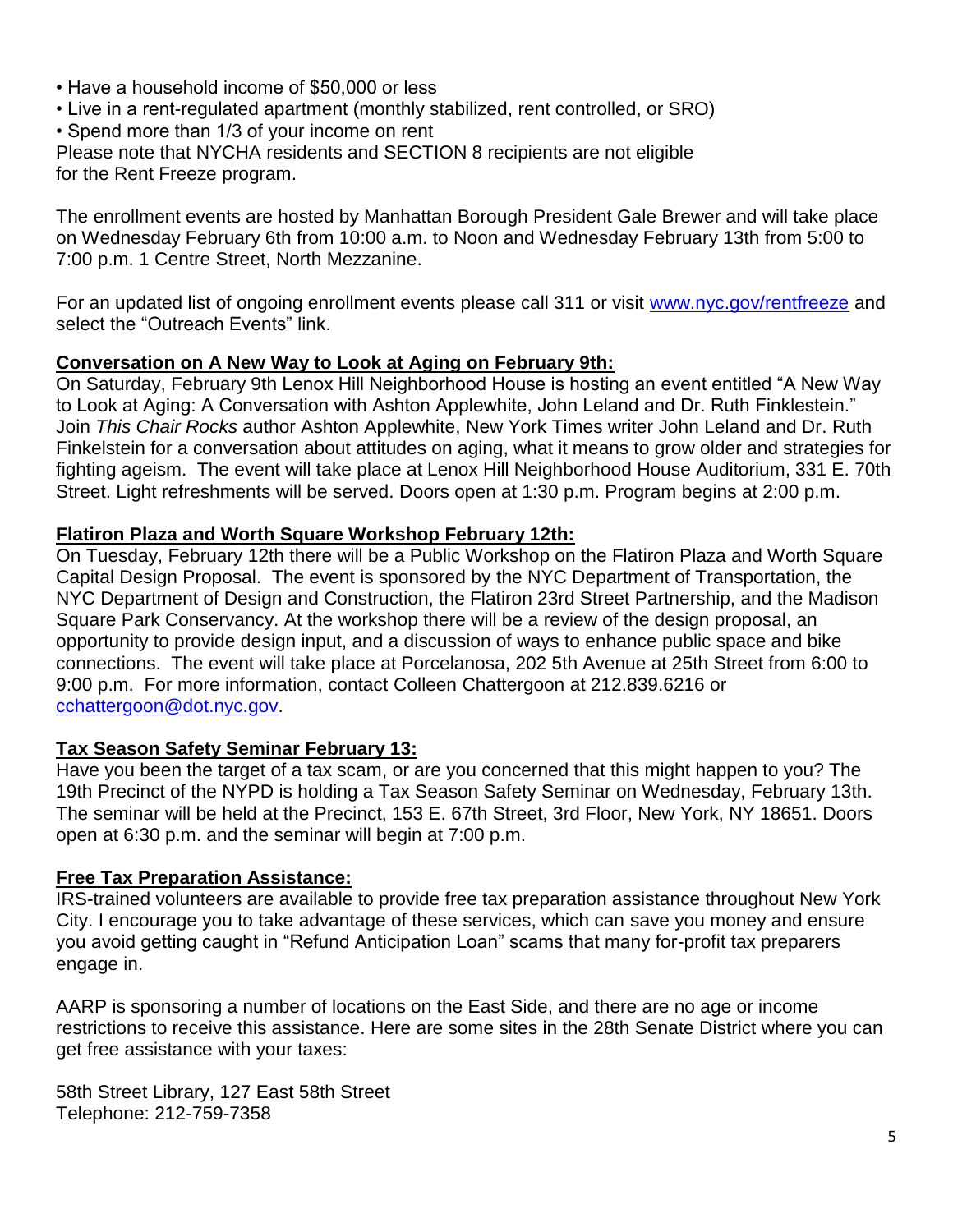Site Hours: Wednesday and Saturday, 10:00am-2:00pm

67th Street Library, 328 East 67th Street Telephone: 212-734-1717 Site Hours: Friday, 10:00am-2:00pm

Community Church of New York, 40 East 35th Street Telephone: 212-683-4988 Site Hours: Thursday, 9:30am-1:30pm except April 4

Epiphany Library, 228 East 23rd Street Telephone: 212-679-2645 Site Hours: Thursday, 10:00am-2:00pm

Lenox Hill Neighborhood House, 331 East 70th Street Telephone: 212-744-5022 Site Hours: Wednesday, 9:00am-1:00pm

Science, Industry and Business Library (SIBL), 188 Madison Ave @ 34th Street Telephone: (212) 592-7077 Site Hours: Tuesday, Thursday 10:00 a.m.- 2:00 p.m.

Stanley Isaacs Neighborhood Center, 415 East 93rd Street Telephone: 212-360-7620 Site Hours: Friday, 9:30am-2:00pm

New York City also offers free tax preparation either in person or online for individuals making \$66,000 or less.

You can file in-person an NYC Free Tax Prep site. Filing is completely free and includes e-filing and direct deposit of your refund. Some sites have income limits. For most sites, you must have earned \$54,000 or less in 2018 to use In Person service. Some NYC Free Tax Prep sites have special services if you are self-employed, are applying for an Individual Taxpayer Identification Number, you are a senior over age 60 with pension or retirement-related question or you need to file or change your return from a previous tax year. At these sites, you will drop off your documents and pick up the completed return later.

You can also complete your tax return online at certain NYC Free Tax Prep sites with help from an IRS certified VITA/TCE volunteer preparer. You must have earned \$66,000 or less in 2018 and have a valid email address to use the Assisted Self-Preparation service.

You can access a map of tax preparation sites at each site and find out which required tax documents you need at [nyc.gov/taxprep.](http://www.nyc.gov/taxprep)

#### **Elder Abuse Helpline for Concerned Persons:**

The Helpline for Concerned Persons is a program of Weill Cornell Medicine's NYC Elder Abuse Center. It is a free, confidential service for the family members, friends and neighbors of elder abuse victims who live in New York City's five boroughs. Available Mon-Fri, 9–5 pm, a social worker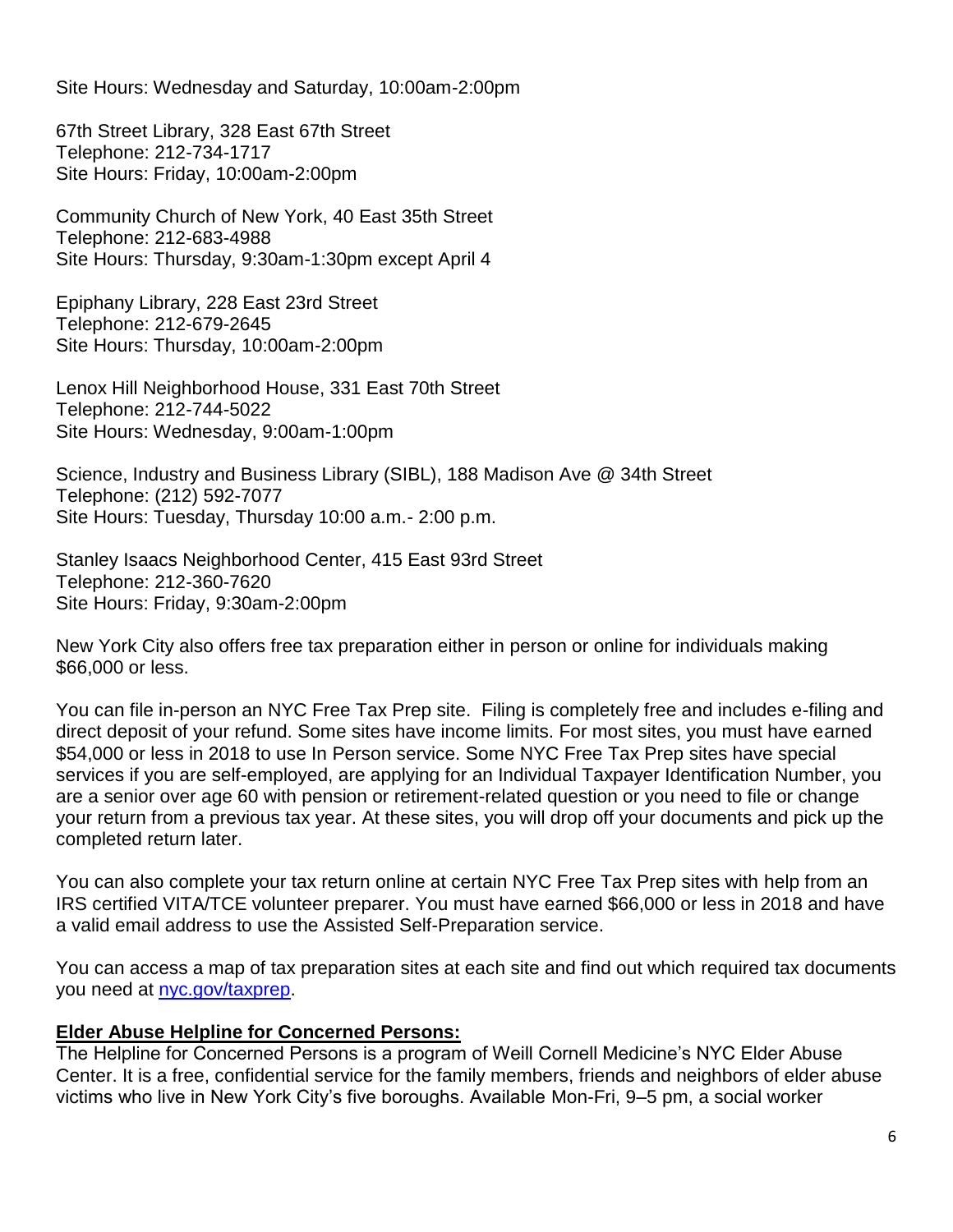provides supportive counseling; information about elder abuse, neglect and exploitation; guidance for next steps; and referrals. Calls received during evenings, weekends, and holidays will be responded to by next business day. Phone: 212-746-6905 or E-mail: helpline@nyceac.org. For more info visit our webpage:<https://bit.ly/2ycJ2st>

*The Helpline is not an emergency service.* For safety and health emergencies, call 911.

Millions of elders are abused - and there are millions of non-abusing family, friends and neighbors valiantly seeking to protect them. They are often the first to respond, providing a wide range of emotional and practical assistance. They might hear abuse through adjacent apartment walls - and if they reside with the victim, they are also living with the abuse. These concerned people may witness the decline in the victim's health, notice their distress, or even become the target of the abuse after stepping in to help. And they frequently experience a wide range of emotional and practical problems by becoming involved in elder abuse situations. Unfortunately, like the victims they help, they are largely invisible: their deeds often not recognized, their needs unacknowledged.

## **Legal Advocacy Clinics At Lenox Hill Neighborhood House:**

The Lenox Hill Neighborhood House Legal Advocacy Center Offers assistance on a number of different issues. Here is a list of their ongoing programs and clinics:

• SNAP (formerly Food Stamps) Clinics:

- Wednesdays from 10am to 1pm at Lenox Hill Neighborhood House, 331 East 70th Street. Arrive by Noon.

- Mondays from 9am to 3pm at Bellevue Hospital Ambulatory Care Pavilion, First Avenue between 26th and 27th Streets, 3rd Floor. Arrive by 2pm.

First come, first served. Bring proof of identity, income information, utility bill, proof of housing costs, information on any dependents, proof of immigration status for non-citizens, and if you are 60 or over or on SSI/SSD, information on medical costs. For more information, call [212-218-0503,](about:blank) option 2.

● SCRIE Clinics: Walk-in Clinic. The next clinic will take place Tuesday, March 5 from 10:00 a.m to 1:00 p.m at Lenox Hill Neighborhood House, 331 East 70th Street. You must arrive before Noon to ensure you can be seen. If you are 62 years or older, live in a rent regulated apartment and have an annual household income of \$50,000 or less you may be eligible for the Rent Freeze Program. Find out if you are eligible and get assistance applying or recertifying for SCRIE.

● DRIE Clinics: By Appointment only. If you are receiving disability benefits, live in a rent-regulated apartment and have an annual household income of \$50,000 or less you may be eligible for the Rent Freeze Program. Find out if you are eligible and get assistance applying or recertifying for DRIE. For more information, please email [DRIE@lenoxhill.org](mailto:DRIE@lenoxhill.org) or call 212-218-1503, option 0.

● Tenants Rights Advice Clinic: Walk-in clinic, now at 2 locations.

- February 7 and April 11 from 10am to 1pm at 331 East 70th Street. First come-first Served, arrive by Noon.

- March 7 from 2:00 to 5:00 p.m. at the Lenox Hill Neighborhood House Casa Mutua Clinics at 159 East 102nd Street. First come, first served, arrive by 4 p.m. Please bring all relevant housing-related documents with you.

- February 20 and March 20 from 2:00 to 5:00 p.m. at the East Harlem Health Action Center, 158 East 115th Street. First come, first served, arrive by 4 p.m. Please bring all relevant housing-related documents with you.

● Health Care Access Project: call [212-218-0503.](about:blank) Assistance with Medicaid, Medicare Savings Program Medicare Part D, Epic and health insurance through the New York State of Health Marketplace.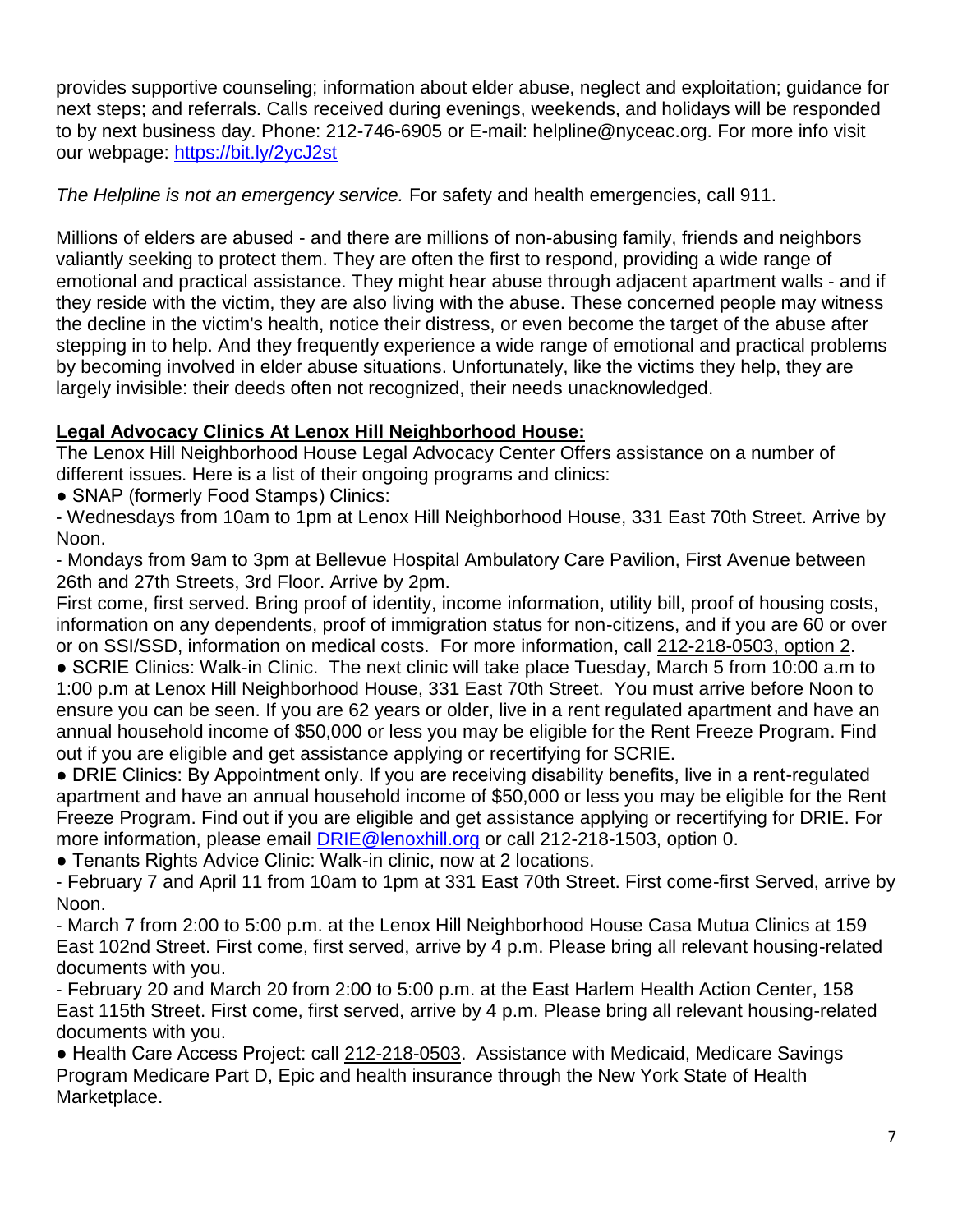### **VOLS Legal Clinics for Seniors:**

The VOLS Elderly Project will be at one location in my district this month. The Elderly Project staff and pro bono attorneys provide free legal advice, information, document drafting, and other brief services to low-income Manhattan residents aged 60 and over, and to the social workers and advocates who assist them. Their schedule includes:

Friday February 8th - 2:00 pm, Legal Clinic, Burden Center for the Aging, 415 East 73rd Street (b/t 1st and York)

Friday, February 15th - 10:00 am, Legal Clinic, Stanley M. Isaacs Neighborhood Center, 415 East 93rd Street

Monday February 25th - 10:00 am, Legal Clinic, Encore Community Services Center, 239 West 49th Street (b/t Broadway and 8th Ave.)

#### **And, just across the Park on the Westside: Monthly Housing Clinics and Workshops:**

Council Member Helen Rosenthal, Goddard Riverside's SRO Law Project, and the Urban Justice Center co-sponsor monthly housing clinics and workshops at the Goddard Riverside Community Center, 593 Columbus Avenue (between 88th and 89th Streets). On the first Wednesday of each month, from 6pm – 8pm, the clinic offers a presentation on a variety of topics, followed by a question and answer session. Each evening, at least one staff attorney will meet with individuals who are seeking specific legal advice.

For questions, contact the Office of Council Member Rosenthal at (212) 873-0282 ext. 206 or Helen@helenrosenthal.com. Sign-up sheet starting at 6pm each evening.

February 6, 2019: DHCR II: Failure to Provide a Lease and Rent Overcharge applications March 6, 2019: When a landlord wants you to go: Harassment, Construction Harassment and **Buyouts** 

April 3, 2019: Eviction Prevention: Residency Challenges, Clutter, Unapproved Alterations, Nuisances May 1, 2019: Succession Rights I: Family, Partners and Others

June 5, 2019: Succession Rights II: Apartment Sharing, Roommates, Sublets, Short-term rentals

#### **Affordable Housing Opportunities in Manhattan:**

**2121 7th Avenue Apartments** is now accepting applications for 7 affordable 1- and 2-bedroom apartments newly constructed at 2121 7th Avenue in the Harlem neighborhood in Manhattan. Rents for these apartments are \$2,253 to 2,716, depending on unit size. To be eligible, applicants must have incomes between \$77,246 and 135,590 depending on unit and family size. Asset limits also apply. Preference will be given to mobility-impaired persons for 5% of units and visual- and/or hearing-impaired persons for 2% of units. A full description of the building and application process is available at

https://a806-housingconnect.nyc.gov/nyclottery/AdvertisementPdf/663.pdf.

Households may elect to submit an application by one of two methods: EITHER online OR by mail. To submit your application online now, please visit NYC Housing Connect at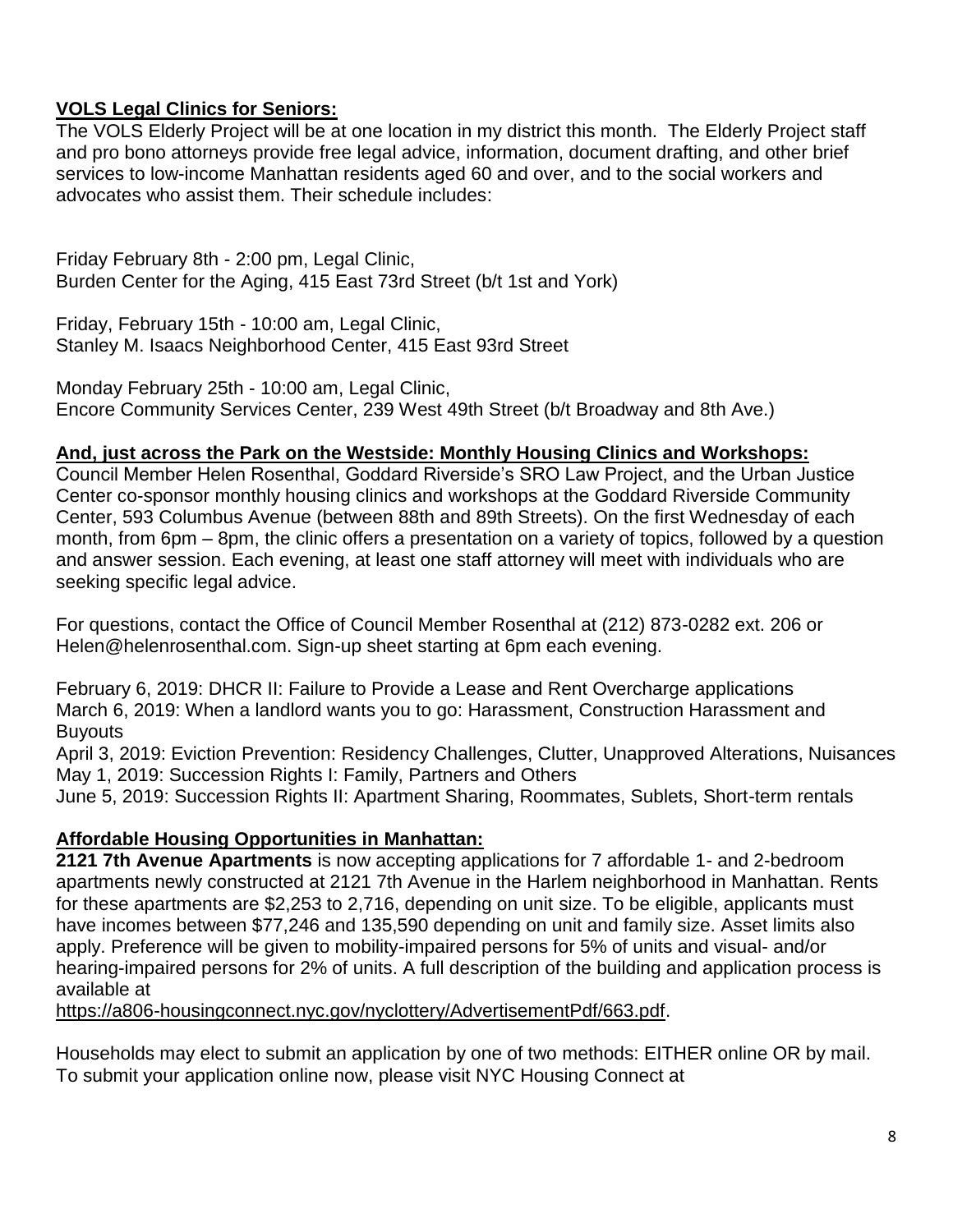[www.nyc.gov/housingconnect](http://www.nyc.gov/housingconnect) and select "Apply for Housing." To request an application by mail, mail a self-addressed envelope to: 2121 7th Avenue Apartments C/O Reside New York 381 South 5th Street unit 1 Brooklyn, NY 11211.

Applications must be submitted online or postmarked by February 11, 2019. Applicants who submit more than one application may be disqualified.

**Central Harlem Apartments** is now accepting applications for 68 affordable studio, 1- 2- and 3 bedroom apartments newly renovated at 111 West 131st Street, 116-118-120 West 129th Street, 410-418 West 128th Street, 157 West 122nd Street, 23-27 West 119th Street, and 244 Lenox Avenue in the Central Harlem neighborhood in Manhattan. Rents for these apartments range from \$8968 to \$1,339 depending on unit size. To be eligible, applicants must have incomes between \$32,606 and \$72,600 depending on unit and family size. Asset limits also apply. Preference will be given to mobility-impaired persons for 5% of units, and visual- and/or hearing-impaired persons for 2% of units A full description of the building and application process is available at https://a806-housingconnect.nyc.gov/nyclottery/AdvertisementPdf/651.pdf.

Households may elect to submit an application by one of two methods: EITHER online OR by mail. To submit your application online now, please visit NYC Housing Connect at [www.nyc.gov/housingconnect](http://www.nyc.gov/housingconnect) and select "Apply for Housing." To request an application by mail, mail a self-addressed envelope to: CENTRAL HARLEM APARTMENTS c/o Bronx Pro Group 1605 Dr. Martin Luther King Jr. Blvd. Bronx, NY 10453.

Applications must be submitted online or postmarked by March 5, 2019. Applicants who submit more than one application may be disqualified.

#### **Metrocard Bus and Van Schedule:**

The MTA offers MetroCard-related services throughout New York City through mobile buses and vans. Buses provide a full range of services, including applying for or refilling a Reduced-Fare MetroCard, buying or refilling a regular MetroCard, or getting answers to a MetroCard-related question. Vans sell Unlimited Ride MetroCards and Pay-Per-Ride MetroCards, and they refill MetroCards and Reduced-Fare MetroCards. Buses and vans will be in my district on the following dates and locations:

```
February 12, 9 - 10:30 am, 92 Street & Lexington Avenue – Bus
February 12, 11:00 am - 12:30 pm., 86 Street & Lexington Avenue – Bus
February 12, 1:30 - 2:30 pm, 68 Street & Lexington Avenue – Bus
February 20, 9 – 10:30 am, 79 Street & Third Avenue - Bus
February 20, 11 am - 1 pm, 79 Street & York Avenue – Bus 
February 20, 1:30 - 2:30 pm, 72 Street & York Avenue – Bus
February 21, 8:00 - 10:30 am, 47 Street & 2 Avenue – Van
February 21, 11:30 am - 2:00 pm, 28 Street & 2 Avenue – Van 
February 26, 9 - 10:30 am, 92 Street & Lexington Avenue – Bus
February 26, 11:00 am - 12:30 pm., 86 Street & Lexington Avenue – Bus
February 26, 1:30 - 2:30 pm, 68 Street & Lexington Avenue – Bus
```